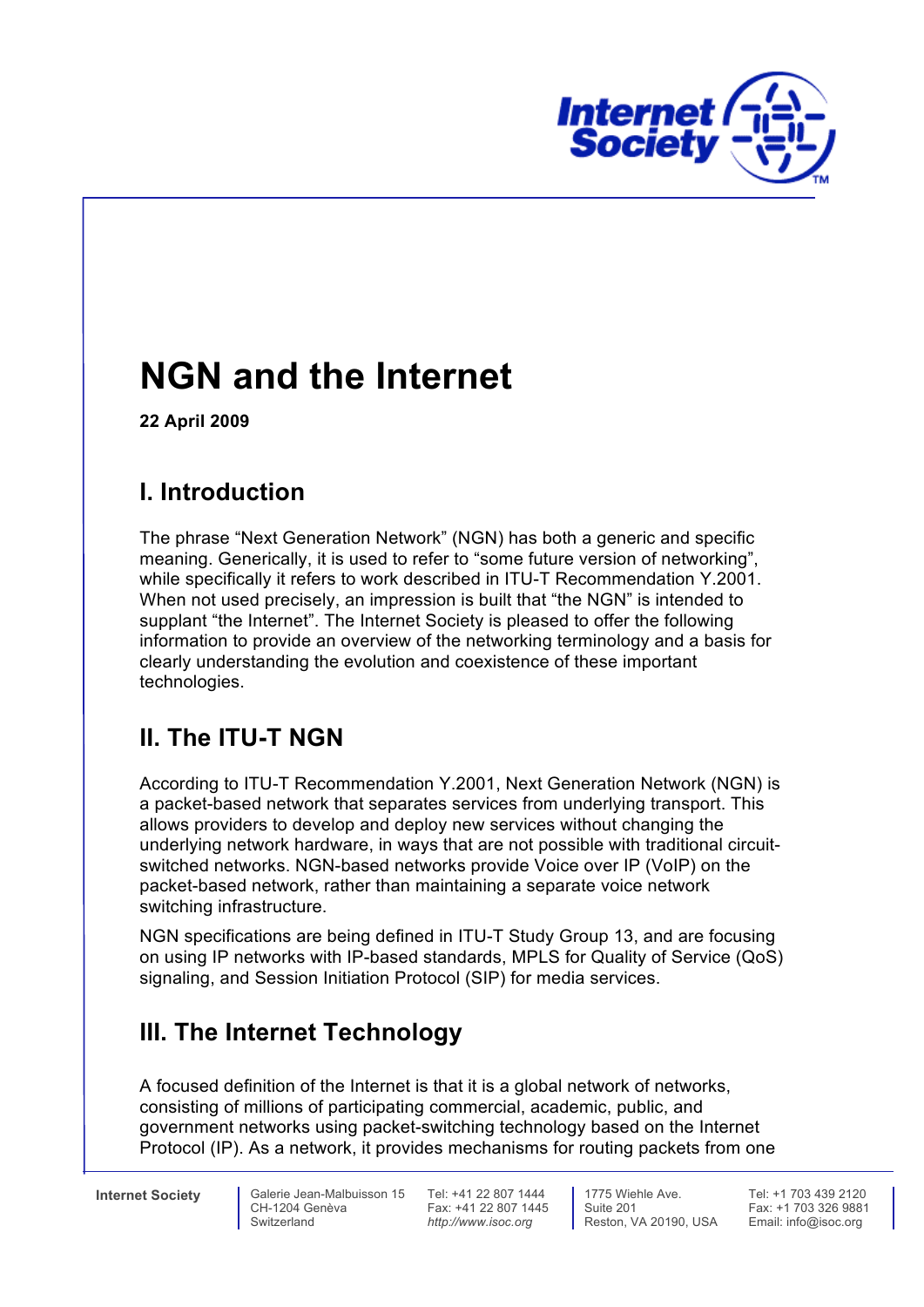endpoint to another endpoint anywhere in the global network. It is defined independently of the underlying transmission layer and the applications and services that are defined to use it.

 Internet protocol specifications, including IP and MPLS, are developed and maintained by the Internet Engineering Task Force (IETF – http://www.ietf.org). The IETF continues to develop specifications for IP, packet transport, routing and Internet operations, in response to the engineering needs of the global Internet community.

#### **IV. The Internet Experience**

 While the previous section defined the Internet in terms of packet-based networking technology, the most common experience of the Internet for users comes from the applications that are built to work on it, and the services built using those applications. These applications and services are developed in a number of ways – through open standards processes (such as SIP, within the IETF; HTML, within the W3C), through research activities (such as the original development of the World Wide Web (HTTP) at CERN), or even private industries (such as Facebook). A crucial feature of the Internet that has allowed it to support and promote innovation beyond the scope of the imagination of any single group of developers is its "end to end" principle. This is explained in more detail in RFC1958 and RFC3724. This principle guides the Internet's role as a carrier of packets, not a governor of activities.

## **V. The NGN and the Internet**

 What this means is that no choice is required between the Internet and the NGN. As noted in the 2005 joint workshop1, the IETF continues to develop key Internet protocol specifications and related technologies, in ways that will support an unlimited variety of potential applications. The NGN represents one, but not the only, set of applications and services that can be supported.

## **VI. The Internet Society**

 The Internet Society (ISOC) is an independent international nonprofit organization with headquarters in Geneva, Switzerland and Reston, Virginia, USA. ISOC acts as a global clearinghouse for technically-sound, unbiased information about the Internet, as a provider of education, and also as a facilitator and coordinator of Internet-related initiatives around the world. It provides the organizational home for the IETF, IAB and IRTF.

 ISOC was founded in 1992 to provide leadership in Internet related standards, education, and policy. It is supported by an active, global network of members who help promote and pursue the ISOC mission in all parts of the Internet community and all parts of the world. The Society has more than 80 organizational and more than 28,000 individual members in over 80 chapters who contribute to regionalizing the scope of ISOC technical, educational and policy initiatives initiatives.<br>-<br><sup>1</sup> http://www.itu.int/ITU-T/worksem/ngn/200505/presentations/report.pdf

1